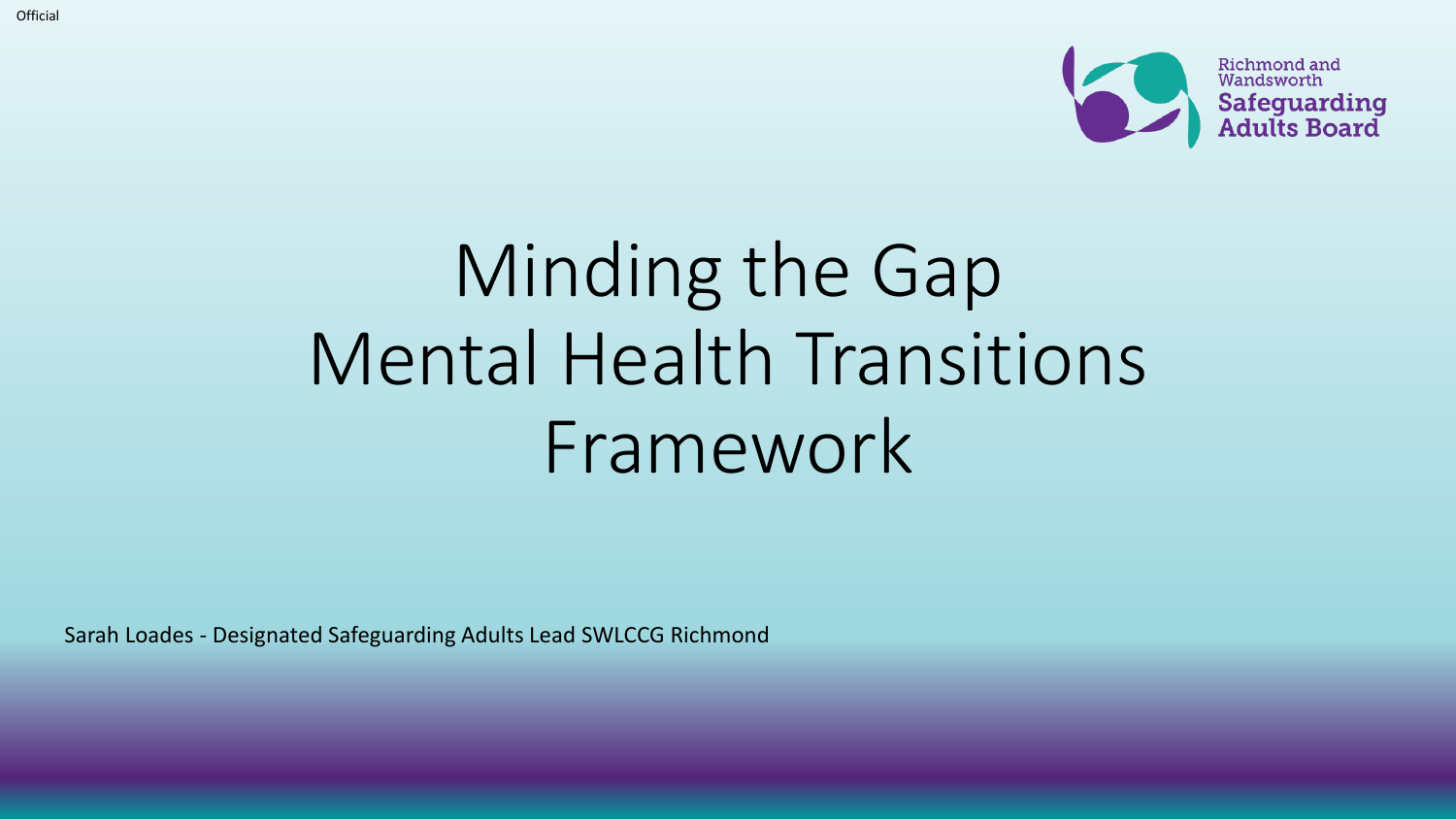#### **Background**



This framework was developed in partnership with members of the Richmond and Wandsworth Safeguarding Adult Board in response to recommendations from a Safeguarding Adults Review.

Evidence suggests that young people struggle with the transition from Children's services to Adult services and often the gap in provision is too wide for the young person to navigate.

There is clear evidence of multi-agency involvement during transition, but lack of coordination and clarity of the service taking the responsibility to coordinate the young persons care in a cohesive manner.

The framework calls for collaborative working between agencies and coordination between professionals to support young people through the transition process.

[https://www.sabrichmondandwandsworth.org.uk/media/1449/mental\\_health\\_transitions\\_protocol.pdf](https://www.sabrichmondandwandsworth.org.uk/media/1449/mental_health_transitions_protocol.pdf)

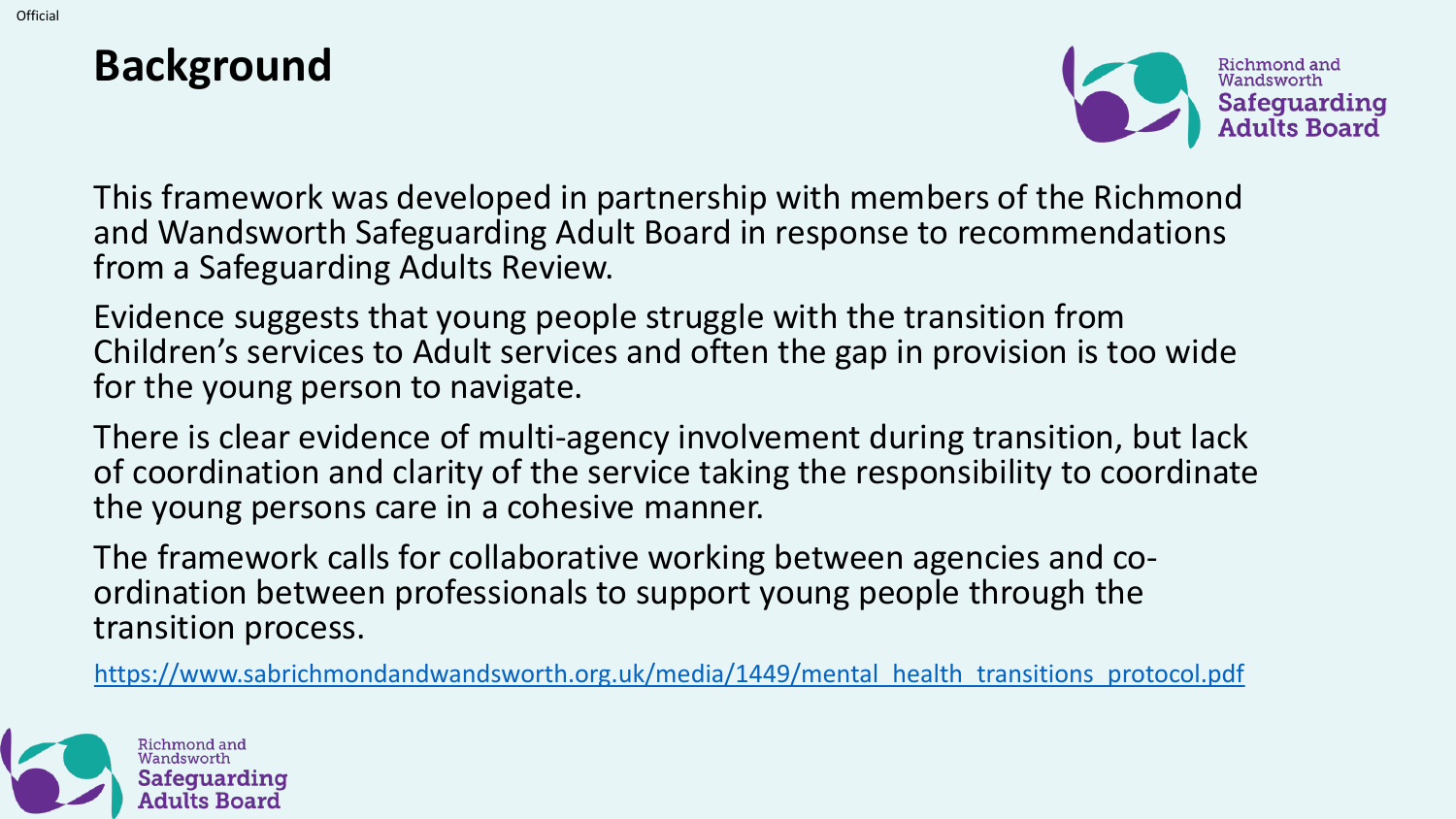# **Background** - **Sophie**



Sophie was 19 when she died. As a young teenager she needed intensive support from children's mental health services and her recovery each time was described by her family as "remarkable".

An extract from her diary read: "I am unbelievably grateful for the support of the places I have been throughout my recovery. Starting with Aquarius ward, the staff all supported me through it all".

"Even when I was at my worse. They did it because they care"



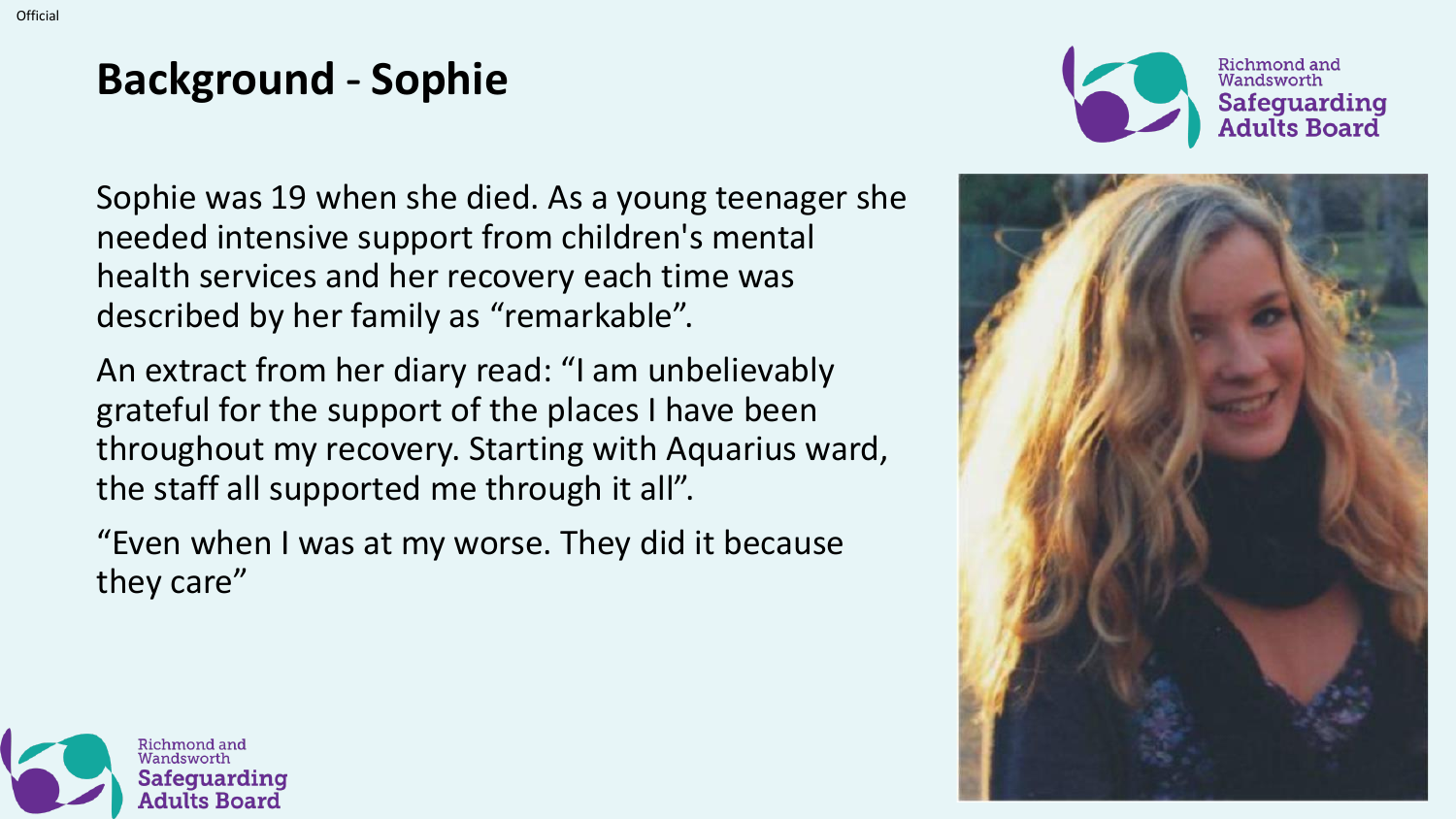

#### **Sophie – 7 minute learning**

The Safeguarding Adults Review (SAR) produced a 7 minute learning as a result of Sophie's death:

[https://www.sabrichmondandwandsworth.org.uk/media/1411/seven\\_minutes\\_learning\\_sophie.pdf](https://www.sabrichmondandwandsworth.org.uk/media/1411/seven_minutes_learning_sophie.pdf)

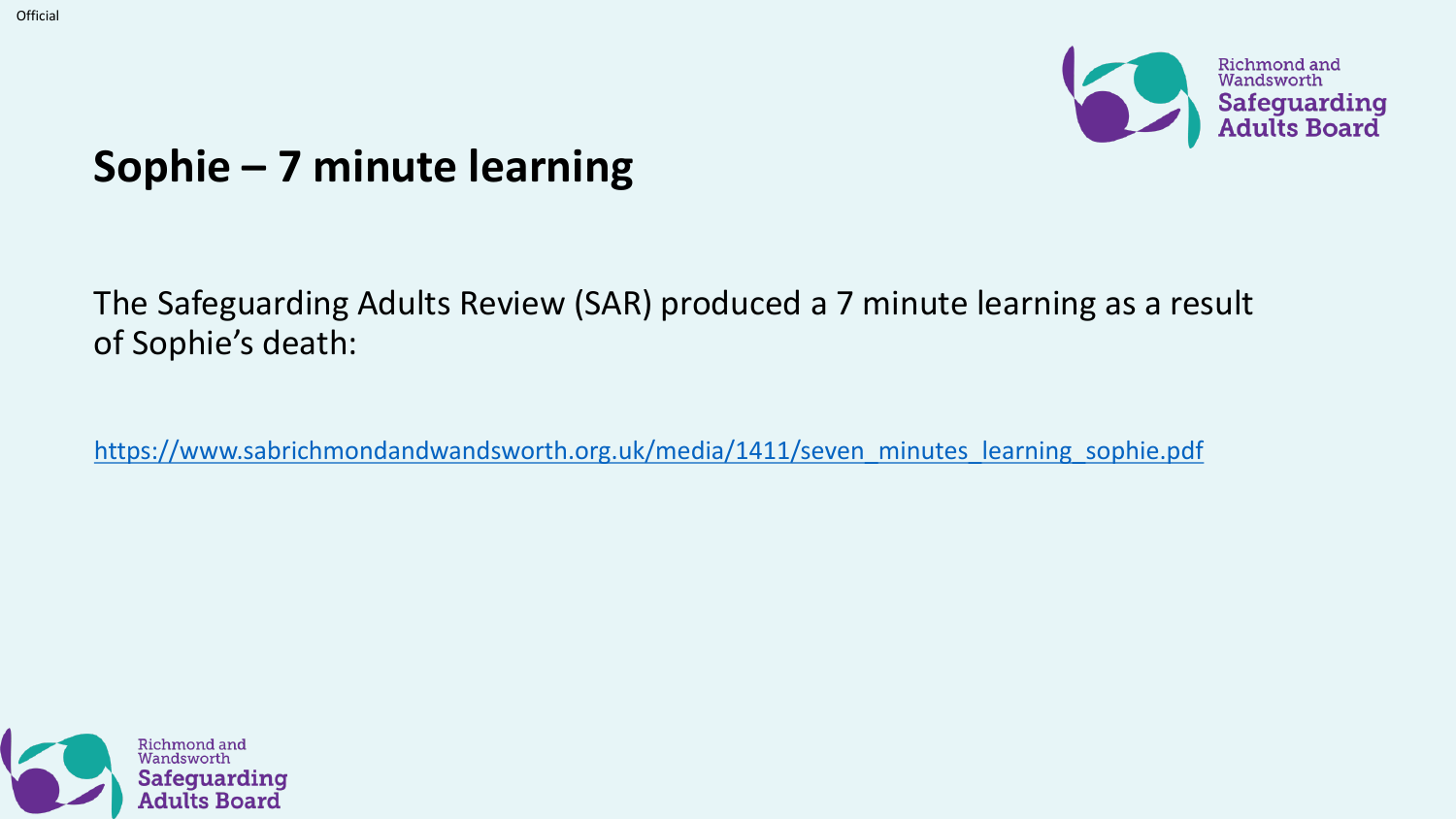### **Aim of Framework**



The aim of the transitions framework is to secure best possible outcomes for young people and their parents/carers by providing a clear pathway to support practitioners and young people and their parents/carers, to understand what they can expect and who will deliver each aspect of the services which they receive.

The framework aims to support all professionals involved in supporting young people in the move from Children to Adult services. It clarifies the role of each agency involved in the support of young people with mental health issues, during the process leading up to and during transition from children to adult mental health services

NB: The guidance does not replace single agency transition protocols or any wider agreements between agencies in terms of transition arrangements.

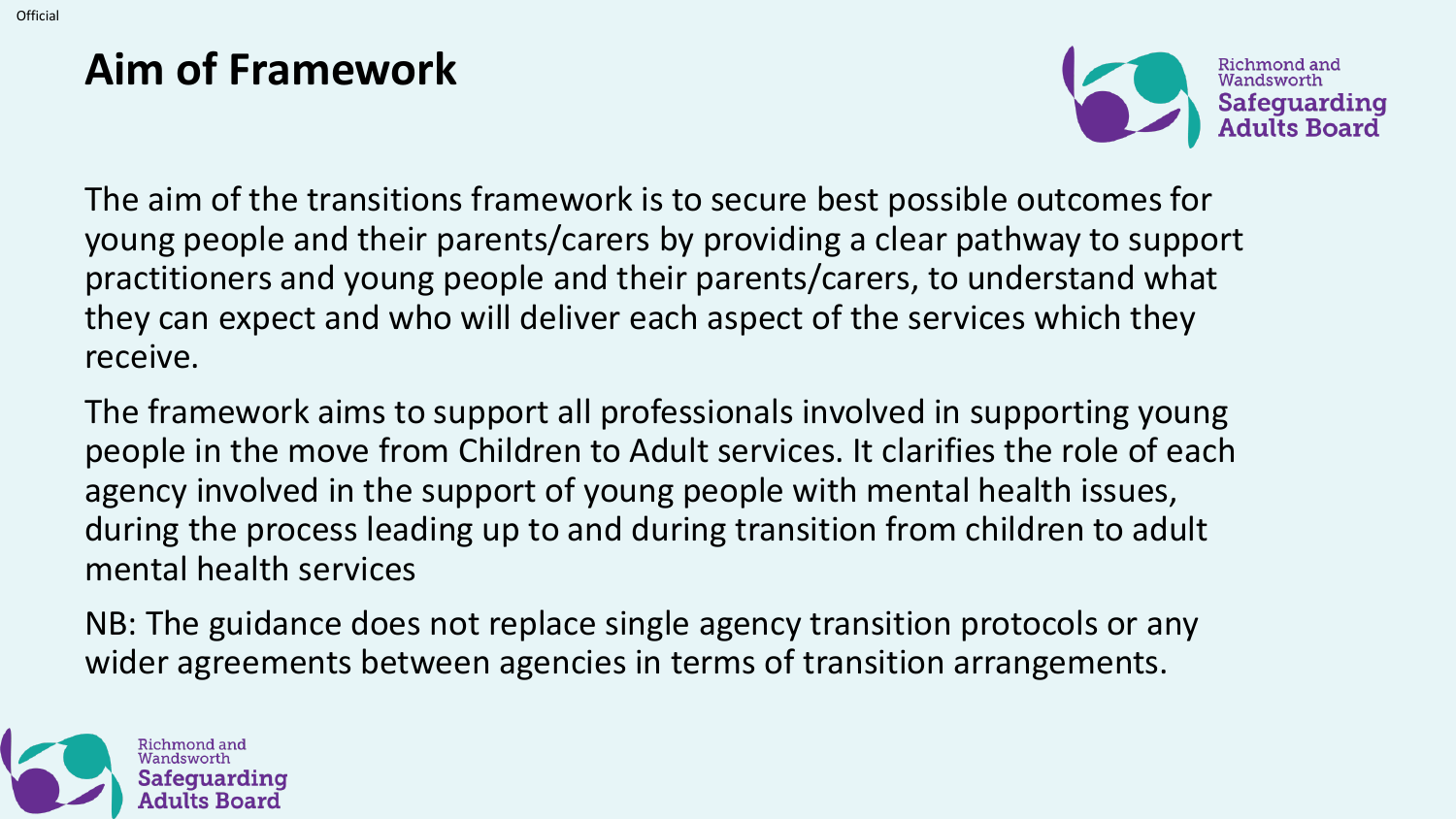#### **Principals**



The framework reflects the principle that there must be a person-centred approach to supporting young people and their parents/carers and that they must be involved in all aspects of the planning for transitions

All agencies should commit to the framework to ensure that there is active engagement in the process of identifying and managing risk. The agency with the key relationship with the young person should take responsibility for coordinating activities of all involved professionals. All professionals should mutually agree when this transfers to a different professional.

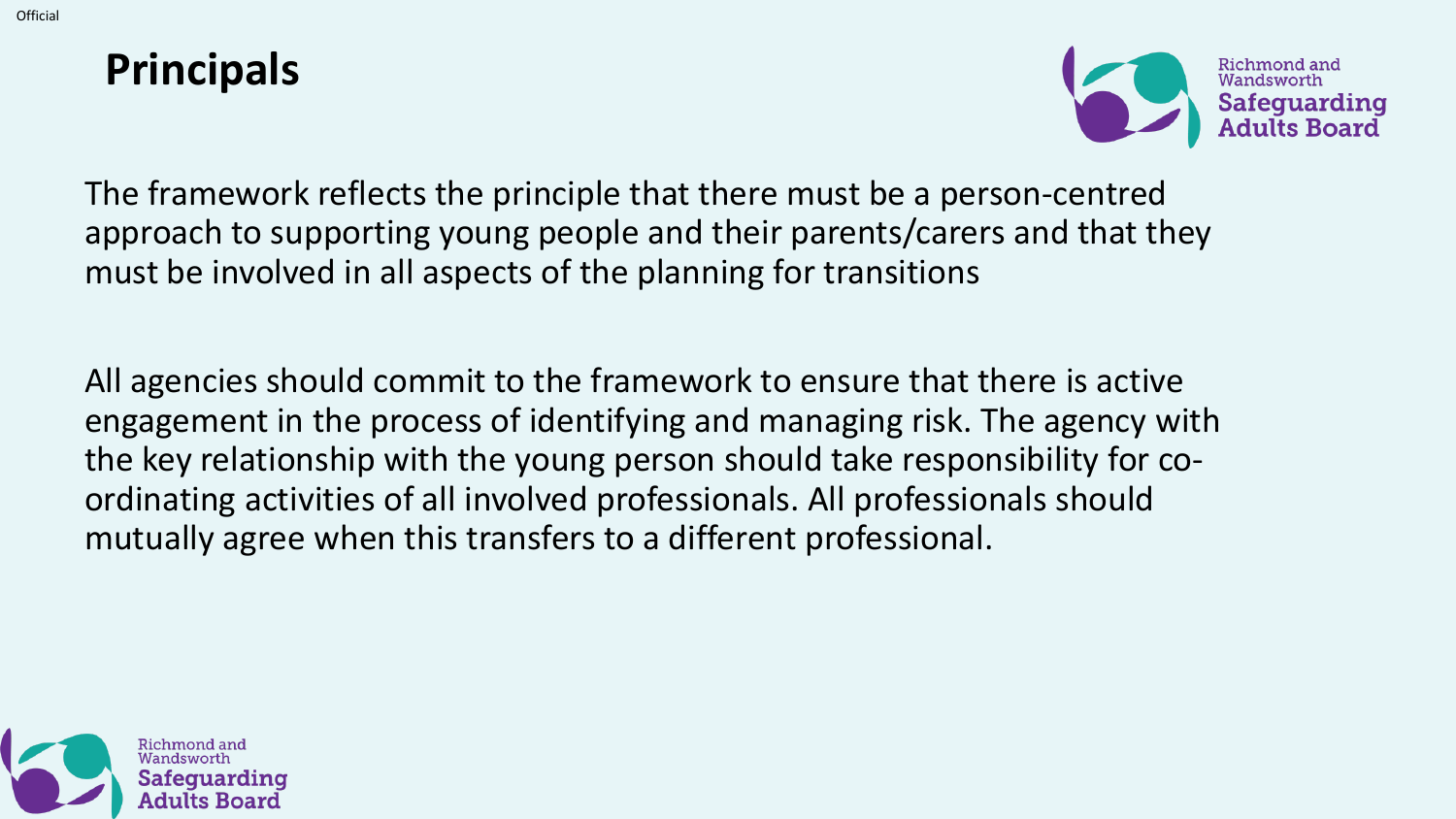Official



- **Early Planning**  Effective planning should begin at least 6 months before the young person's 18th birthday.
- **Collaborative Approach –** Effective communication between agencies, professionals, the young person and their family.
- **Multi-agency Engagement** Clarifying who is involved with the young person and calling a professionals meeting to draw up an action plan to support the young person during this period.
- **Information Sharing**  Sharing of high quality and relevant information between agencies on a need to know basis depending on risk.
- **Engagement** participation of the young person and their parents/carers. Respecting the young person is an adult.

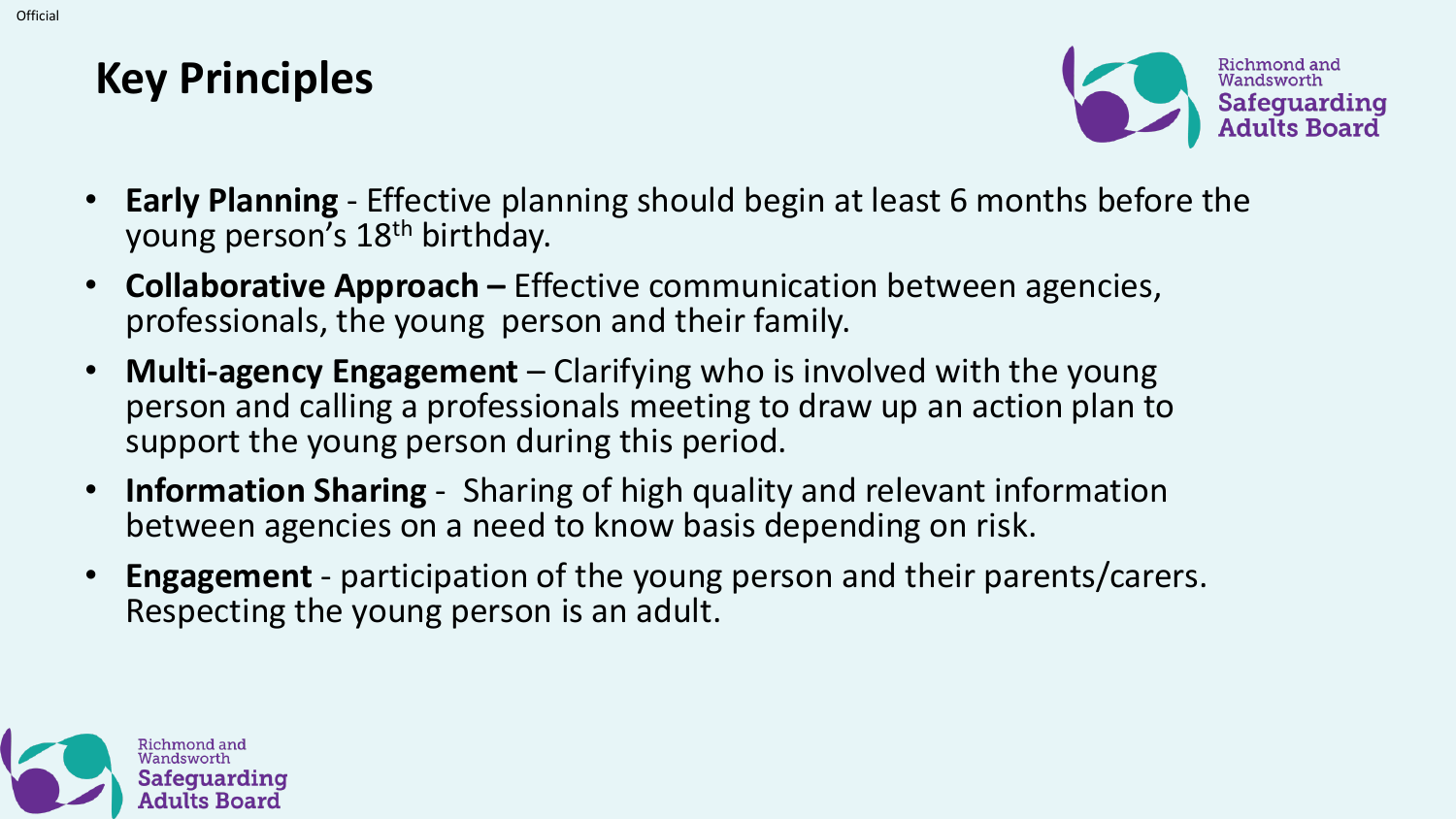

## **Making Safeguarding Personal / Professional Curiosity**

"No Decision about me without me" Andrew Lansley

"Be curious not judgemental" Walt Whitman

"If you are curious, you create opportunities, and then if you open the doors, you create possibilities" Mario Testino